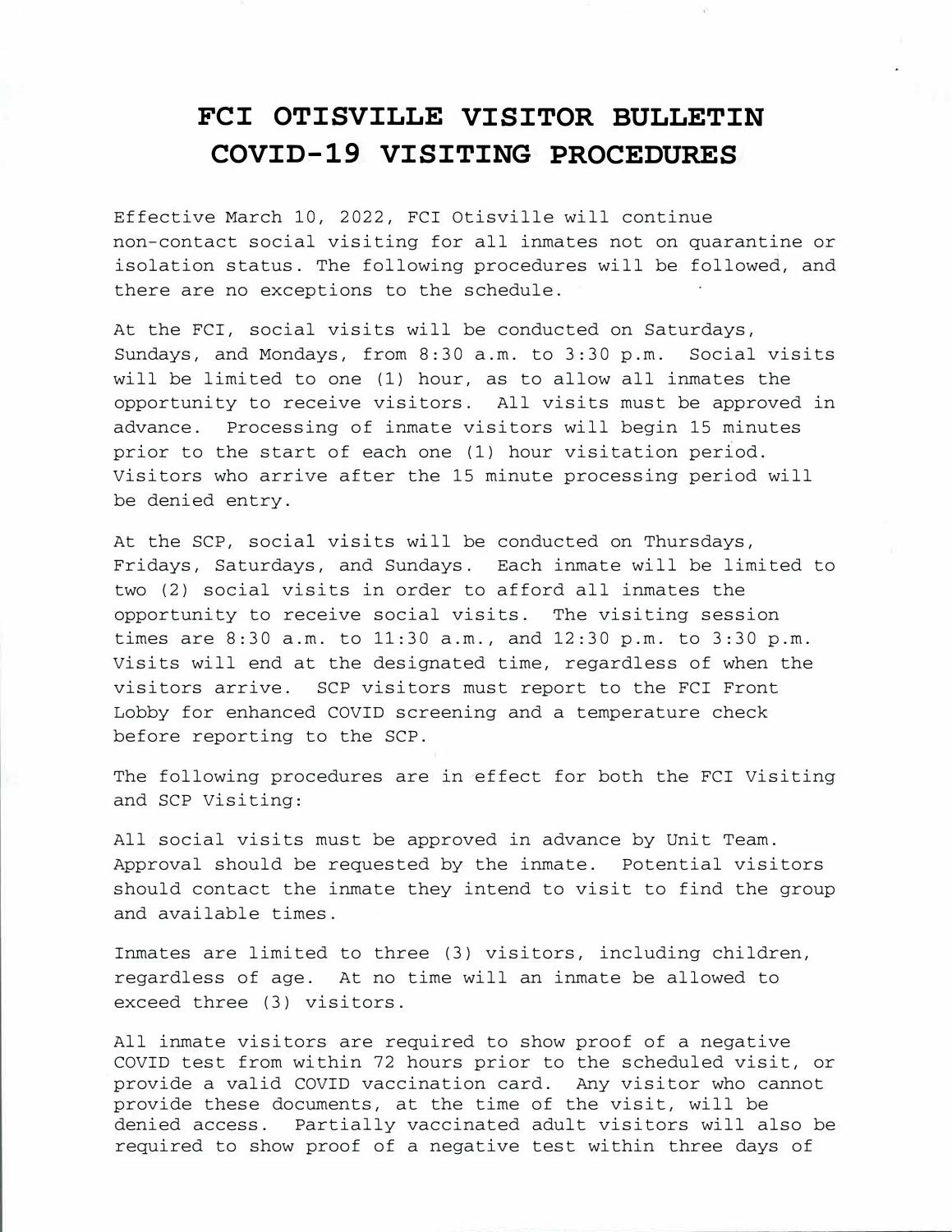the scheduled visit. Any visitor who refuses to provide the requested documentation will be denied access.

There will be no physical contact during any visit.  $N<sub>O</sub>$ photographs will be authorized during any visit. No food/drinks will be authorized during any visit (baby formula is an exception). Inmates in isolation and quarantine will not be authorized for social visits.

All inmate visitors will be required to wear an appropriate face covering when entering the front lobby. Face coverings must be solid in color, contain no writing, and must cover the nose and mouth. Bandanas, balaclavas, handkerchiefs, neck gaiters, or vented masks are not approved face coverings.

Social Distancing barriers have been placed in the visiting room to mitigate the possible exposure to the COVID-19 virus. Social distancing must be adhered to.

Inmates who violate the enhanced visiting guidelines may be subject to disciplinary action, loss of future visiting privileges, and/or placement into quarantine.

All dress codes and other regulations in the Visiting Regulations Institution Supplement OTV 5267.09i still apply and are subject to be modified due to the COVID-19 Virus.

3/2/2022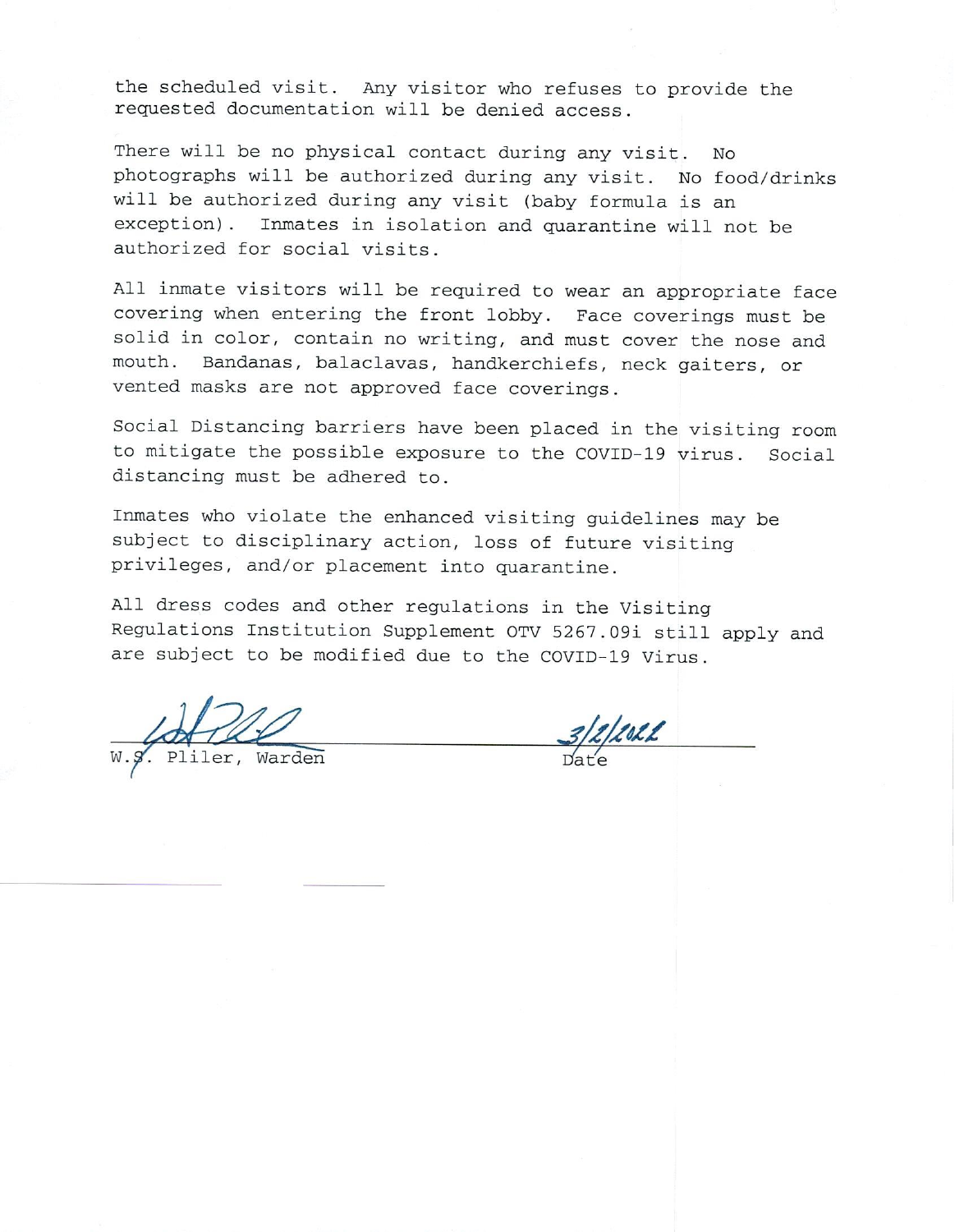# FCI Visiting Schedule<br>March 2022

| <b>SUNDAY</b> | <b>MONDAY</b>    | <b>TUESDAY</b> | WEDNESDAY | <b>THURSDAY</b> | <b>FRIDAY</b> | <b>SATURDAY</b> |
|---------------|------------------|----------------|-----------|-----------------|---------------|-----------------|
|               |                  |                | 2         | 3               | 4             | 5<br>Unit E     |
| 6<br>Unit G   | <b>SHU</b>       | 8              | 9         | 10              | 11            | 12<br>Unit G    |
| 13<br>Unit E  | 14<br><b>SHU</b> | 15             | 16        | 17              | 18            | 19<br>Unit E    |
| 20<br>Unit G  | 21<br><b>SHU</b> | 22             | 23        | 24              | 25            | 26<br>Unit G    |
| 27<br>Unit E  | 28<br><b>SHU</b> | 29             | 30        | 31              |               |                 |

### **April 2022**

| SUNDAY       | <b>MONDAY</b>    | <b>TUESDAY</b> | WEDNESDAY | <b>THURSDAY</b> | <b>FRIDAY</b> | <b>SATURDAY</b> |
|--------------|------------------|----------------|-----------|-----------------|---------------|-----------------|
|              |                  |                |           |                 |               | 2<br>Unit E     |
| 3<br>Unit G  | 4<br><b>SHU</b>  | 5              | 6         | ⇁               | 8             | 9<br>Unit G     |
| 10<br>Unit E | 11<br><b>SHU</b> | 12             | 13        | 14              | 15            | 16<br>Unit E    |
| 17<br>Unit G | 18<br><b>SHU</b> | 19             | 20        | 21              | 22            | 23<br>Unit G    |
| 24<br>Unit E | 25<br><b>SHU</b> | 26             | 27        | 28              | 29            | 30<br>Unit E    |

#### May 2022

| <b>SUNDAY</b> | <b>MONDAY</b>    | <b>TUESDAY</b> | WEDNESDAY | <b>THURSDAY</b> | <b>FRIDAY</b> | <b>SATURDAY</b> |
|---------------|------------------|----------------|-----------|-----------------|---------------|-----------------|
| Unit G        | <b>SHU</b>       | 3              | 4         | 5               | 6             | Unit G          |
| 8<br>Unit E   | 9<br><b>SHU</b>  | 10             | 11        | 12              | 13            | 14<br>Unit E    |
| 15<br>Unit G  | 16<br><b>SHU</b> | 17             | 18        | 19              | 20            | 21<br>Unit G    |
| 22<br>Unit E  | 23<br><b>SHU</b> | 24             | 25        | 26              | 27            | 28<br>Unit E    |
| 29<br>Unit G  | 30<br><b>SHU</b> | 31             |           |                 |               |                 |